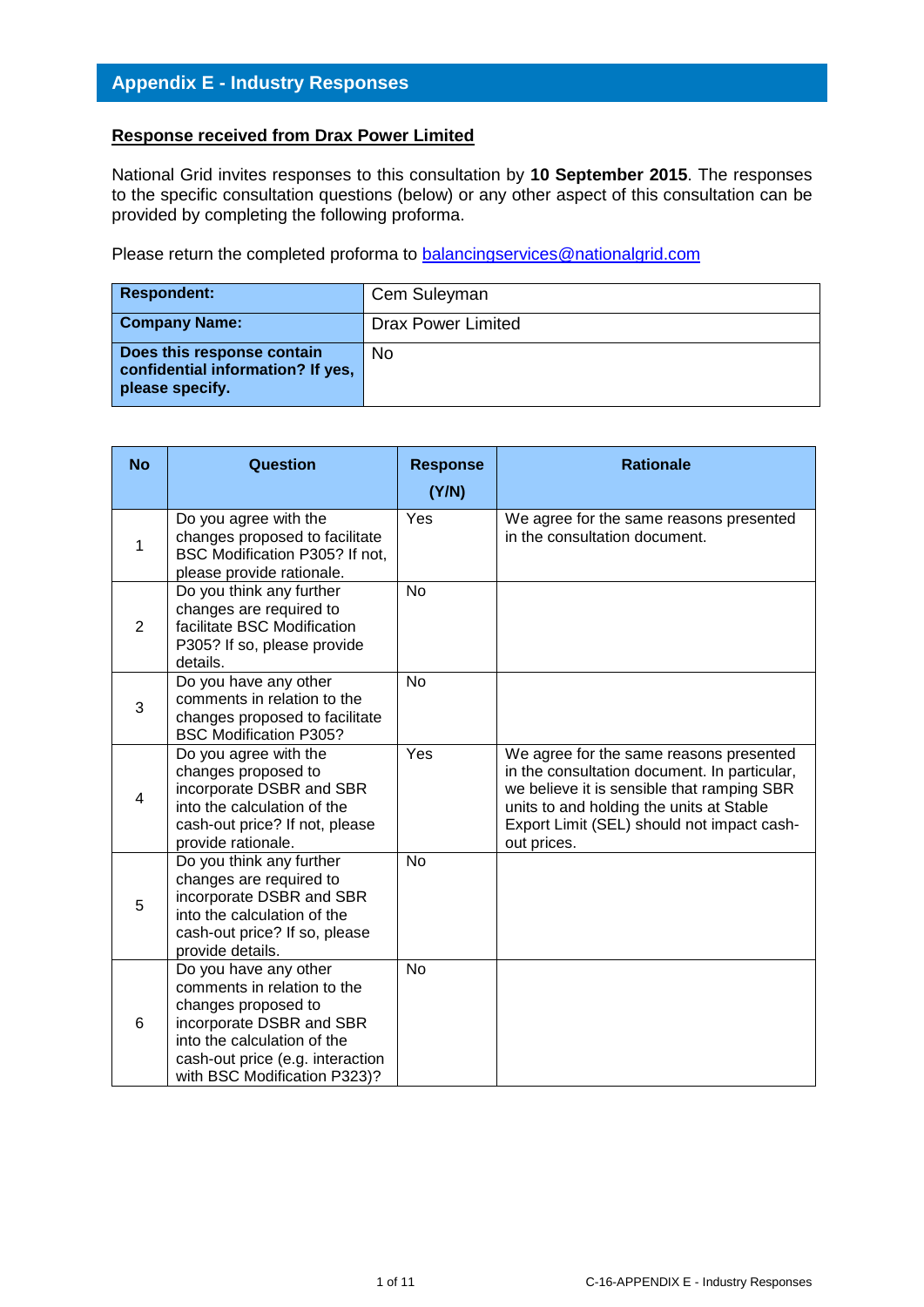| <b>No</b>      | <b>Question</b>                                                                                                                                                                                                                                                        | <b>Response</b><br>(Y/N) | <b>Rationale</b> |
|----------------|------------------------------------------------------------------------------------------------------------------------------------------------------------------------------------------------------------------------------------------------------------------------|--------------------------|------------------|
| $\overline{7}$ | Do you agree that actions<br>taken to manage the risks<br>associated with high RoCoF or<br>Fault Levels should be<br>considered 'System<br>Management' actions and do<br>you agree with the change<br>proposed to implement this? If<br>not, please provide rationale. | <b>No</b><br>comment     |                  |
| 8              | Do you have any additional<br>comments you would like us to<br>consider regarding the<br>changes proposed in this<br>consultation?                                                                                                                                     | <b>No</b>                |                  |
| 9              | Are there any further changes<br>that you think should be<br>considered in this C16 interim<br>review?                                                                                                                                                                 | <b>No</b>                |                  |
| 10             | Are there any changes that<br>you think should be<br>considered in the next C16<br>annual review?                                                                                                                                                                      | No                       |                  |

# **Response received from First Utility**

| <b>Respondent:</b>                                                                 | Jeremy Guard             |
|------------------------------------------------------------------------------------|--------------------------|
| <b>Company Name:</b>                                                               | <b>First Utility Ltd</b> |
| Does this response contain<br>confidential information? If yes,<br>please specify. | No                       |

| <b>No</b> | Question                                                                                                                      | Respo<br><b>nse</b><br>(Y/N) | <b>Rationale</b>   |
|-----------|-------------------------------------------------------------------------------------------------------------------------------|------------------------------|--------------------|
|           | Do you agree with the<br>changes proposed to<br>facilitate BSC Modification<br>P305? If not, please<br>provide rationale.     | Y                            |                    |
| 2         | Do you think any further<br>changes are required to<br>facilitate BSC Modification<br>P305? If so, please<br>provide details. | Y                            | See details to Q3. |
| 3         | Do you have any other<br>comments in relation to<br>the changes proposed to<br>facilitate BSC Modification<br>P305?           | Y                            | See details to Q3  |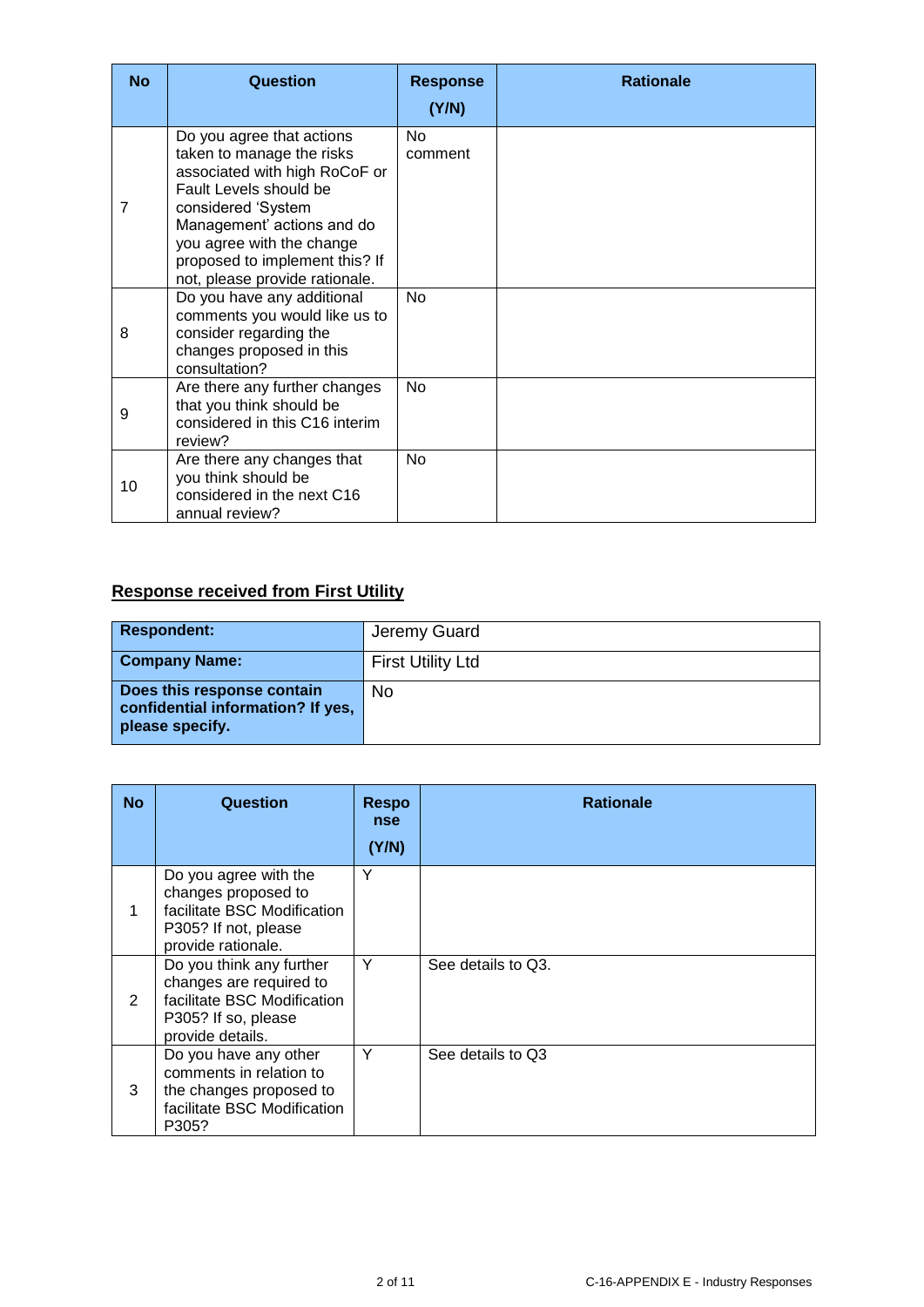| <b>No</b> | Question                                                                                                                                                                                                      | <b>Respo</b><br><b>nse</b> | <b>Rationale</b>                                                                                                                                                                                                                                                                                                                                                                                                                                                                                                                                                                                                                                                                                                                                                                                                                                                                                                                                                                                                                                                                                                                                                                                                                                                                                                                                                                                                                                                                                                                                                                                                                                                                                                                                                                                                                                                                                    |
|-----------|---------------------------------------------------------------------------------------------------------------------------------------------------------------------------------------------------------------|----------------------------|-----------------------------------------------------------------------------------------------------------------------------------------------------------------------------------------------------------------------------------------------------------------------------------------------------------------------------------------------------------------------------------------------------------------------------------------------------------------------------------------------------------------------------------------------------------------------------------------------------------------------------------------------------------------------------------------------------------------------------------------------------------------------------------------------------------------------------------------------------------------------------------------------------------------------------------------------------------------------------------------------------------------------------------------------------------------------------------------------------------------------------------------------------------------------------------------------------------------------------------------------------------------------------------------------------------------------------------------------------------------------------------------------------------------------------------------------------------------------------------------------------------------------------------------------------------------------------------------------------------------------------------------------------------------------------------------------------------------------------------------------------------------------------------------------------------------------------------------------------------------------------------------------------|
|           |                                                                                                                                                                                                               | (Y/N)                      |                                                                                                                                                                                                                                                                                                                                                                                                                                                                                                                                                                                                                                                                                                                                                                                                                                                                                                                                                                                                                                                                                                                                                                                                                                                                                                                                                                                                                                                                                                                                                                                                                                                                                                                                                                                                                                                                                                     |
| 4         | Do you agree with the<br>changes proposed to<br>incorporate DSBR and<br>SBR into the calculation<br>of the cash-out price? If<br>not, please provide<br>rationale.                                            | N                          | We have a few concerns related to this:<br>Firstly, it needs to be clear that in the unlikely event<br>that a SBR or DSBR action is taken for Transmission<br>Constraint purposes it will not form any part in the price<br>formulation and will be tagged as such. A variety of<br>changes will be required across the documents<br>including the SMAF rules to remove the potential<br>ambiguity that exists. For example; BSAD<br>Methodology Statement 4.3 need a new point added<br>"6. Any Balancing Action used to despatch<br>Supplemental Balancing Reserve for the purposes of<br>resolving a Transmission Constraint".<br>Secondly, the CADL rules apply for actions of less than<br>15 mins. Thus, an SBR action taken for 1 minute in<br>one settlement period and 15 mins in the next will<br>impact the prices of 2 settlement periods. Under<br>certain scenarios, this may not yield a cost reflective<br>result and as such the costs of being out of balance,<br>which are more significant to smaller players will be<br>higher than necessary. For example a settlement<br>period where for 29 mins it is balanced then in the last<br>minutes an SBR action is called the whole settlement<br>period will end up being prices at SBR rather than the<br>1-minute of action taken. The net effective is cashout<br>pricing does not reflect the costs imposed by those out<br>of balance on the system. This situation will be<br>exacerbated on the move to PAR 1 as the highest<br>priced action will be the SBR action. To resolve this we<br>believe for SBR actions the 15-minute CADL rule<br>should apply per settlement period rather than be an<br>absolute duration. BSC parties can only balance<br>energy in settlement periods and not partial periods,<br>they therefore should not be penalised by costs<br>incurred in partial periods they they cannot hedge. |
| 5         | Do you think any further<br>changes are required to<br>incorporate DSBR and<br>SBR into the calculation<br>of the cash-out price? If<br>so, please provide details.                                           | Y                          | The references to tagging in C16, the CADL statement<br>and SMAF rules need to be clear that SBR actions<br>taken for Constraint action will be tagged out.                                                                                                                                                                                                                                                                                                                                                                                                                                                                                                                                                                                                                                                                                                                                                                                                                                                                                                                                                                                                                                                                                                                                                                                                                                                                                                                                                                                                                                                                                                                                                                                                                                                                                                                                         |
| 6         | Do you have any other<br>comments in relation to<br>the changes proposed to<br>incorporate DSBR and<br>SBR into the calculation<br>of the cash-out price (e.g.<br>interaction with BSC<br>Modification P323)? | N                          |                                                                                                                                                                                                                                                                                                                                                                                                                                                                                                                                                                                                                                                                                                                                                                                                                                                                                                                                                                                                                                                                                                                                                                                                                                                                                                                                                                                                                                                                                                                                                                                                                                                                                                                                                                                                                                                                                                     |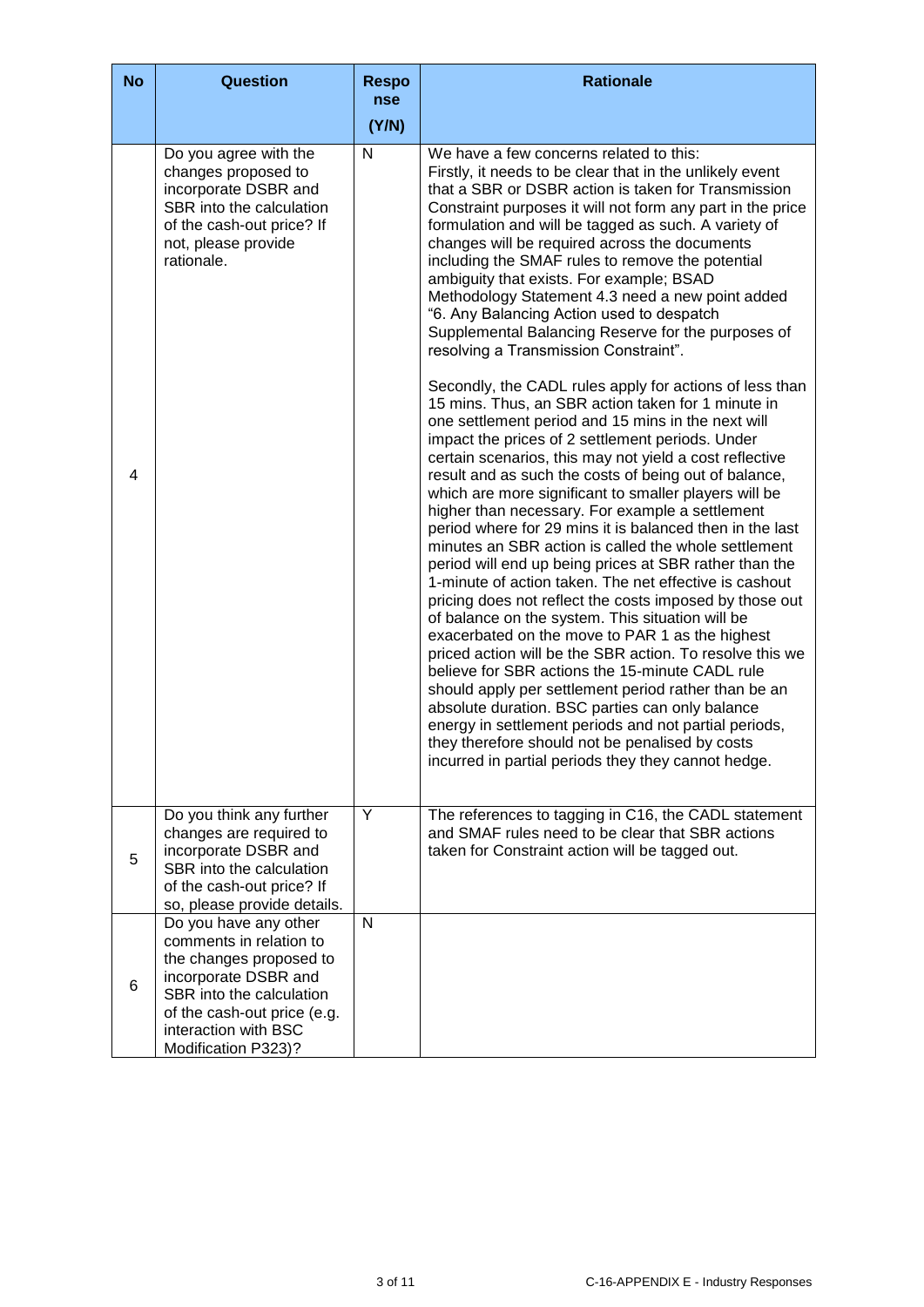| <b>No</b>      | Question                                                                                                                                                                                                                                                                  | <b>Respo</b><br>nse<br>(Y/N) | <b>Rationale</b> |
|----------------|---------------------------------------------------------------------------------------------------------------------------------------------------------------------------------------------------------------------------------------------------------------------------|------------------------------|------------------|
| $\overline{7}$ | Do you agree that actions<br>taken to manage the risks<br>associated with high<br>RoCoF or Fault Levels<br>should be considered<br>'System Management'<br>actions and do you agree<br>with the change proposed<br>to implement this? If not,<br>please provide rationale. | Y                            |                  |
| 8              | Do you have any<br>additional comments you<br>would like us to consider<br>regarding the changes<br>proposed in this<br>consultation?                                                                                                                                     | N                            |                  |
| 9              | Are there any further<br>changes that you think<br>should be considered in<br>this C16 interim review?                                                                                                                                                                    | N                            |                  |
| 10             | Are there any changes<br>that you think should be<br>considered in the next<br>C <sub>16</sub> annual review?                                                                                                                                                             | N                            |                  |

# **Response received from Centrica**

| <b>Respondent:</b>                                                                 | Sarah Owen |
|------------------------------------------------------------------------------------|------------|
| <b>Company Name:</b>                                                               | Centrica   |
| Does this response contain<br>confidential information? If yes,<br>please specify. | No         |

| <b>No</b> | Question                                                                                                                      | <b>Respo</b><br>nse<br>(Y/N) | <b>Rationale</b> |
|-----------|-------------------------------------------------------------------------------------------------------------------------------|------------------------------|------------------|
| 1         | Do you agree with the<br>changes proposed to<br>facilitate BSC Modification<br>P305? If not, please<br>provide rationale.     | Υ                            |                  |
| 2         | Do you think any further<br>changes are required to<br>facilitate BSC Modification<br>P305? If so, please<br>provide details. | N                            |                  |
| 3         | Do you have any other<br>comments in relation to<br>the changes proposed to<br>facilitate BSC Modification<br>P305?           | N                            |                  |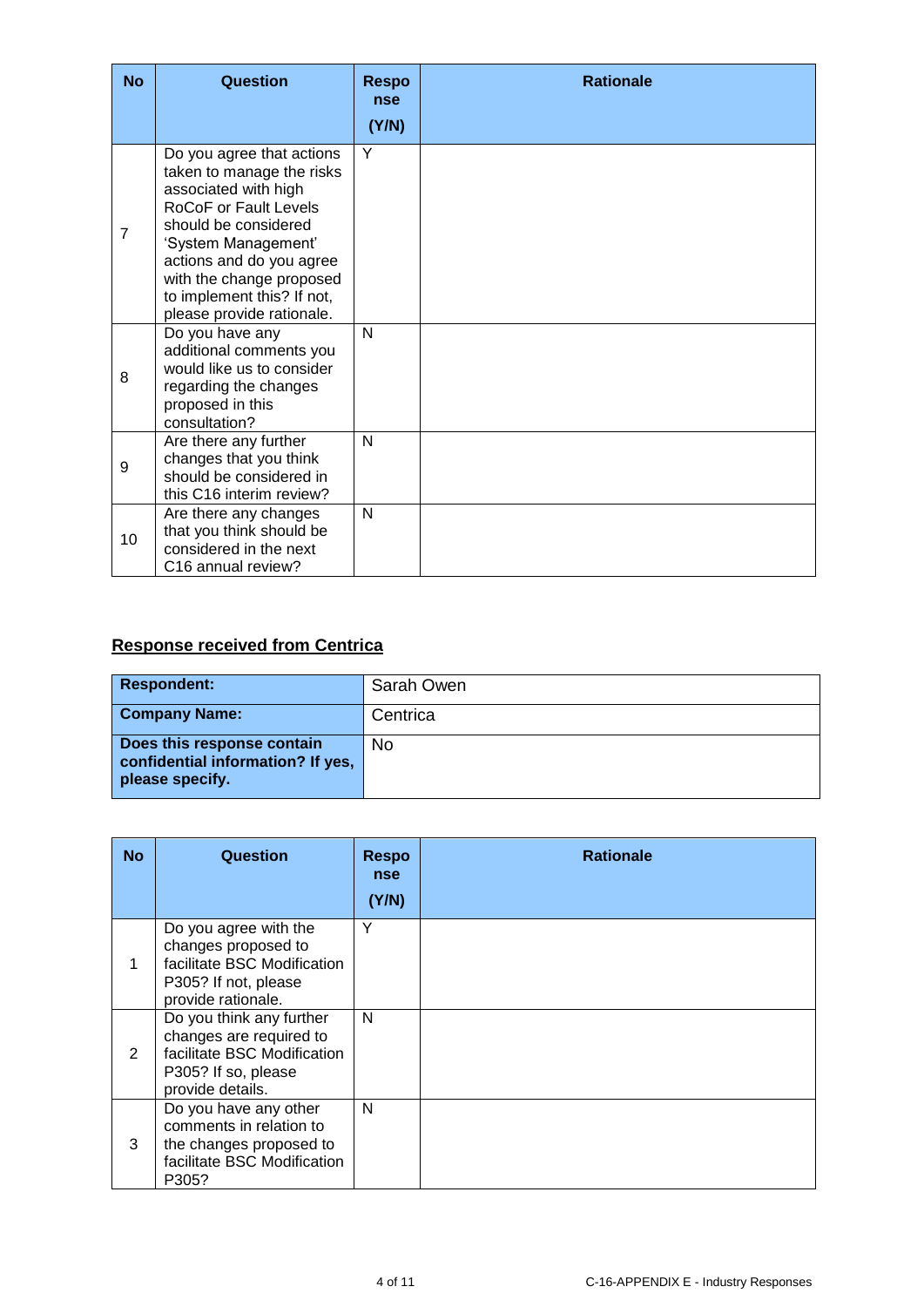| <b>No</b>      | Question                                                                                                                                                                                                                                                                  | <b>Respo</b><br>nse                                                                                                                                 | <b>Rationale</b>                                                                                                                                                                                                                                                                                                                                                                                                                                                                                                                                                                                                                                                                                                                                                                                                                                                                                                                                                                                                                                                                                                                                                                                                                                                                                                                                            |
|----------------|---------------------------------------------------------------------------------------------------------------------------------------------------------------------------------------------------------------------------------------------------------------------------|-----------------------------------------------------------------------------------------------------------------------------------------------------|-------------------------------------------------------------------------------------------------------------------------------------------------------------------------------------------------------------------------------------------------------------------------------------------------------------------------------------------------------------------------------------------------------------------------------------------------------------------------------------------------------------------------------------------------------------------------------------------------------------------------------------------------------------------------------------------------------------------------------------------------------------------------------------------------------------------------------------------------------------------------------------------------------------------------------------------------------------------------------------------------------------------------------------------------------------------------------------------------------------------------------------------------------------------------------------------------------------------------------------------------------------------------------------------------------------------------------------------------------------|
|                |                                                                                                                                                                                                                                                                           | (Y/N)                                                                                                                                               |                                                                                                                                                                                                                                                                                                                                                                                                                                                                                                                                                                                                                                                                                                                                                                                                                                                                                                                                                                                                                                                                                                                                                                                                                                                                                                                                                             |
| 4              | Do you agree with the<br>changes proposed to<br>incorporate DSBR and<br>SBR into the calculation<br>of the cash-out price? If<br>not, please provide<br>rationale.                                                                                                        | Ÿ                                                                                                                                                   |                                                                                                                                                                                                                                                                                                                                                                                                                                                                                                                                                                                                                                                                                                                                                                                                                                                                                                                                                                                                                                                                                                                                                                                                                                                                                                                                                             |
| 5              | Do you think any further<br>changes are required to<br>incorporate DSBR and<br>SBR into the calculation<br>of the cash-out price? If<br>so, please provide details.                                                                                                       | N                                                                                                                                                   |                                                                                                                                                                                                                                                                                                                                                                                                                                                                                                                                                                                                                                                                                                                                                                                                                                                                                                                                                                                                                                                                                                                                                                                                                                                                                                                                                             |
| 6              | Do you have any other<br>comments in relation to<br>the changes proposed to<br>incorporate DSBR and<br>SBR into the calculation<br>of the cash-out price (e.g.<br>interaction with BSC<br>Modification P323)?                                                             | N                                                                                                                                                   |                                                                                                                                                                                                                                                                                                                                                                                                                                                                                                                                                                                                                                                                                                                                                                                                                                                                                                                                                                                                                                                                                                                                                                                                                                                                                                                                                             |
| $\overline{7}$ | Do you agree that actions<br>taken to manage the risks<br>associated with high<br>RoCoF or Fault Levels<br>should be considered<br>'System Management'<br>actions and do you agree<br>with the change proposed<br>to implement this? If not,<br>please provide rationale. | Y                                                                                                                                                   |                                                                                                                                                                                                                                                                                                                                                                                                                                                                                                                                                                                                                                                                                                                                                                                                                                                                                                                                                                                                                                                                                                                                                                                                                                                                                                                                                             |
| 8              | Do you have any<br>additional comments you<br>would like us to consider<br>regarding the changes<br>proposed in this<br>consultation?                                                                                                                                     | $\overline{Y}$<br>these<br>comm<br>ents<br>are in<br>relatio<br>n to<br>the<br>propos<br>ed<br>chang<br>es to<br>the<br><b>BPS</b><br>(5.1)<br>5.5) | As P305 has now been directed by the Authority, we<br>suggest that DSBR contracts should be economically<br>assessed in relation by the VoLL levels that will feed<br>into the cash-out regime introduced under P305, rather<br>than £17,000/MWh as calculated as part of the London<br>Economics study. That given, future DSBR contracts<br>with no set up costs should only be accepted only if<br>their utilisation prices are below £3,000/MWh until<br>November 2018 when this value should be increased<br>to £6,000/MWh. Likewise DSBR contracts with a set-<br>up cost should be also be evaluated on an economic<br>basis against a VoLL of £3,000/MWh rising to<br>£6,000/MWh from November 2018.<br>It does not appear rational for National Grid to contract<br>for products over and above the cost of the last<br>available action - a demand control action- which is<br>costed at £3,000/MWh (rising to £6,000/MWh) within<br>the cash-out arrangements.<br>If the contracts are not limited appropriately, this could<br>lead to National Grid having to take uneconomic<br>actions as DSBR contracts should generally be<br>actioned ahead of SBR actions. Additionally, if utilised,<br>the cost of these actions will impact BSUoS costs and,<br>depending on the utilisation rates, they could ultimately<br>impact consumer's costs. |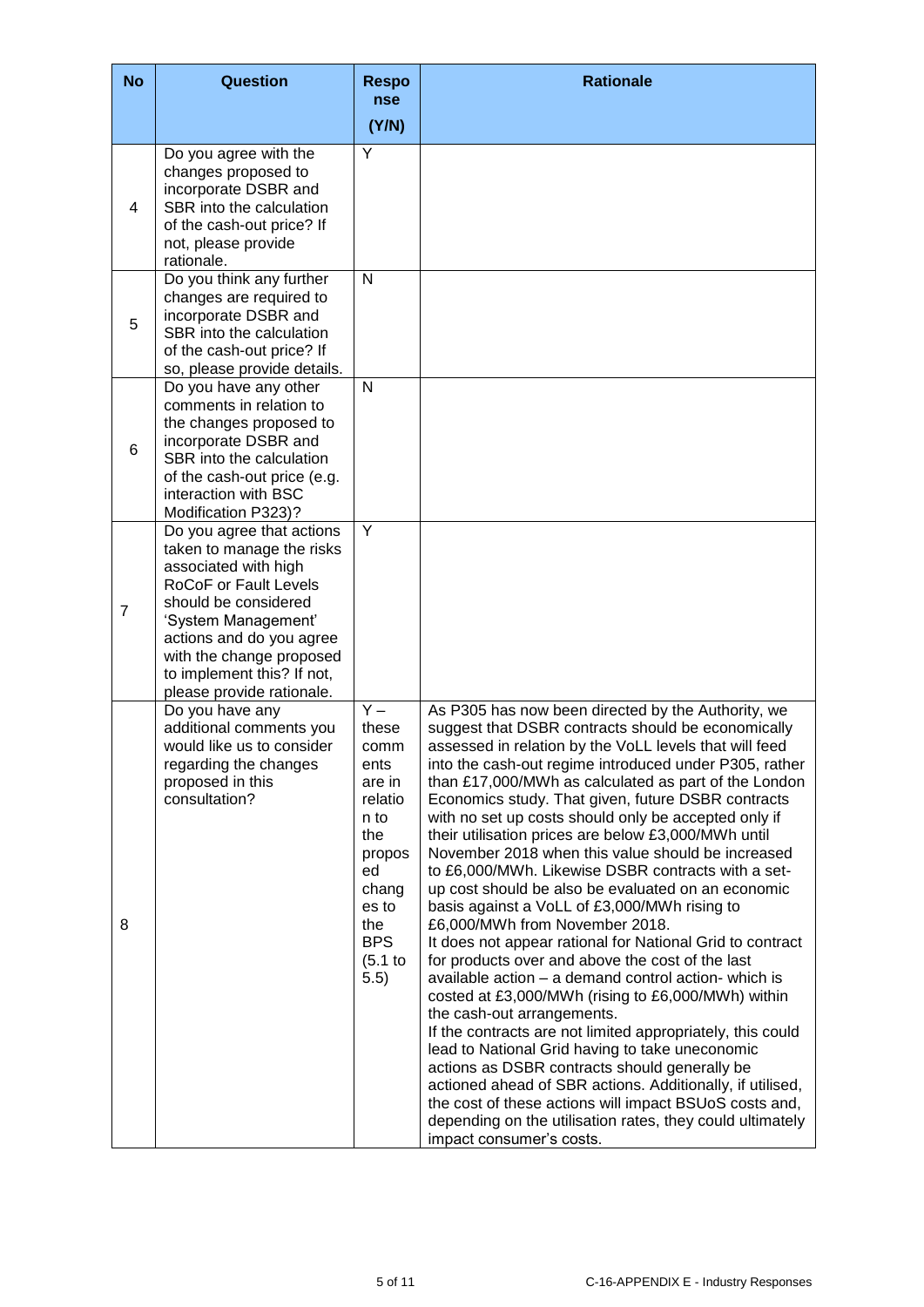| <b>No</b> | <b>Question</b>                                                                                               | <b>Respo</b><br><b>nse</b><br>(Y/N) | <b>Rationale</b> |
|-----------|---------------------------------------------------------------------------------------------------------------|-------------------------------------|------------------|
| 9         | Are there any further<br>changes that you think<br>should be considered in<br>this C16 interim review?        | N                                   |                  |
| 10        | Are there any changes<br>that you think should be<br>considered in the next<br>C <sub>16</sub> annual review? | N                                   |                  |

### **Response received from Scottish Power**

| <b>Respondent:</b>                                                                 | James Anderson                           |
|------------------------------------------------------------------------------------|------------------------------------------|
| <b>Company Name:</b>                                                               | Scottish Power Energy Management Limited |
| Does this response contain<br>confidential information? If yes,<br>please specify. | No                                       |

| <b>No</b>      | Question                                                                                                                                                        | <b>Response</b> | <b>Rationale</b>                                                                                                                                                                                                                                                                                                                                                                                                                                                                                                                                                                                                                                                                |
|----------------|-----------------------------------------------------------------------------------------------------------------------------------------------------------------|-----------------|---------------------------------------------------------------------------------------------------------------------------------------------------------------------------------------------------------------------------------------------------------------------------------------------------------------------------------------------------------------------------------------------------------------------------------------------------------------------------------------------------------------------------------------------------------------------------------------------------------------------------------------------------------------------------------|
|                |                                                                                                                                                                 | (Y/N)           |                                                                                                                                                                                                                                                                                                                                                                                                                                                                                                                                                                                                                                                                                 |
| 1              | Do you agree with the<br>changes proposed to facilitate<br>BSC Modification P305? If not,<br>please provide rationale.                                          | Y               | The proposed changes to the C16<br>statements (BSAD, SMAF and BPS)<br>provide clarity on the detailed process steps<br>required to implement Approve BSC<br>Modification P305. This reduces uncertainty<br>to users thus better facilitates competition.                                                                                                                                                                                                                                                                                                                                                                                                                        |
| $\overline{2}$ | Do you think any further<br>changes are required to<br>facilitate BSC Modification<br>P305? If so, please provide<br>details.                                   | Y               | We have concerns that tagging SBR<br>actions up to (and including output at) the<br>SEL of the relevant SBR BM Unit does not<br>take account of unutilised Offers in the BM<br>stack (which are displaced by the ramping<br>and SEL volume) and could impact the<br>resultant imbalance price in these periods.<br>This could disrupt the continuum of<br>imbalance prices as SBR utilisation<br>approaches reducing the efficiency of<br>signals sent to market participants.<br>In addition, we note that the issue of<br>compensation for plant displaced by SBR is<br>being addressed as part of the NGET<br>consultation on extending the SBR and<br><b>DSBR</b> services. |
| 3              | Do you have any other<br>comments in relation to the<br>changes proposed to facilitate<br><b>BSC Modification P305?</b>                                         | N               |                                                                                                                                                                                                                                                                                                                                                                                                                                                                                                                                                                                                                                                                                 |
| $\overline{4}$ | Do you agree with the<br>changes proposed to<br>incorporate DSBR and SBR<br>into the calculation of the<br>cash-out price? If not, please<br>provide rationale. | Y               | We believe that the changes proposed to<br>the C16 Licence Statements accurately<br>reflect the intentions of P305 by<br>incorporating SBR and DSBR in the<br>imbalance price.                                                                                                                                                                                                                                                                                                                                                                                                                                                                                                  |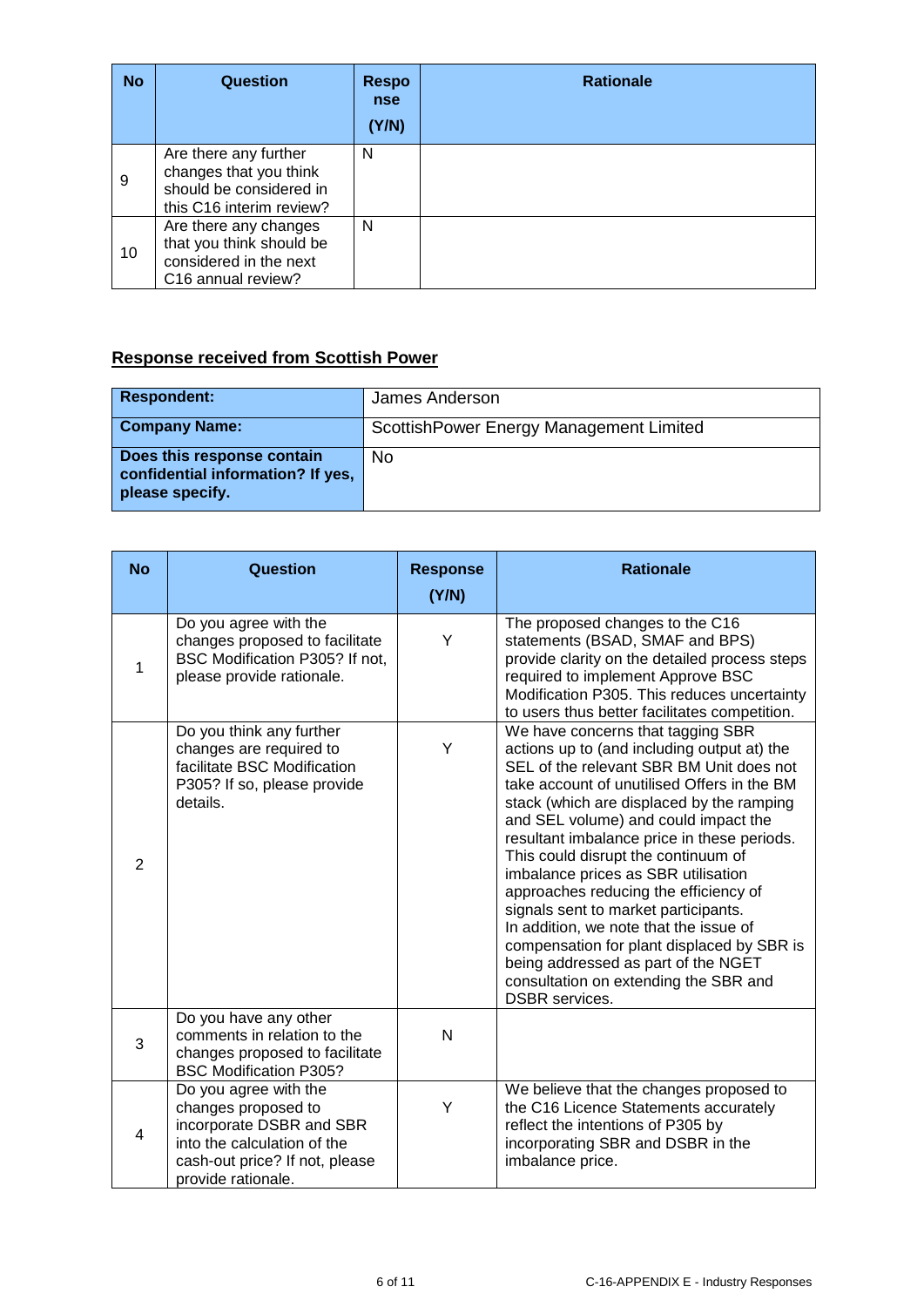| <b>No</b>      | <b>Question</b>                                                                                                                                                                                                                                                        | <b>Response</b><br>(Y/N) | <b>Rationale</b>                                                                                                                                                                                                                                                                                                                                                                                                                                                                                                                                                                                                                                                                |
|----------------|------------------------------------------------------------------------------------------------------------------------------------------------------------------------------------------------------------------------------------------------------------------------|--------------------------|---------------------------------------------------------------------------------------------------------------------------------------------------------------------------------------------------------------------------------------------------------------------------------------------------------------------------------------------------------------------------------------------------------------------------------------------------------------------------------------------------------------------------------------------------------------------------------------------------------------------------------------------------------------------------------|
| 5              | Do you think any further<br>changes are required to<br>incorporate DSBR and SBR<br>into the calculation of the<br>cash-out price? If so, please<br>provide details.                                                                                                    | N                        | Other than our concerns outlined at (2)<br>above, we do not believe that any further<br>changes are required.                                                                                                                                                                                                                                                                                                                                                                                                                                                                                                                                                                   |
| 6              | Do you have any other<br>comments in relation to the<br>changes proposed to<br>incorporate DSBR and SBR<br>into the calculation of the<br>cash-out price (e.g. interaction<br>with BSC Modification P323)?                                                             | Y                        | In our response to the consultation on P323<br>we requested that, while it was impractical<br>to implement an automated system for<br>handling SBR and DSBR actions in time for<br>the November 2015 BSC release, an<br>impact assessment and cost-benefit<br>analysis be carried out on delivering an<br>automated system for future years<br>(particularly in light of the consultation on<br>extending the SBR and DSBR services.<br>Until 2017/18).<br>We note the aspiration by NGET in<br>Appendix E to enable a solution which<br>would allow imbalance prices to be<br>published the following working day thus<br>providing earlier signals to market<br>participants. |
| $\overline{7}$ | Do you agree that actions<br>taken to manage the risks<br>associated with high RoCoF or<br>Fault Levels should be<br>considered 'System<br>Management' actions and do<br>you agree with the change<br>proposed to implement this? If<br>not, please provide rationale. | Y                        | We agree that actions taken to manage the<br>risk associated with high RoCoF or Fault<br>Levels should be flagged as System<br>Management and believe that the proposed<br>change achieves this.                                                                                                                                                                                                                                                                                                                                                                                                                                                                                |
| 8              | Do you have any additional<br>comments you would like us to<br>consider regarding the<br>changes proposed in this<br>consultation?                                                                                                                                     | Ν                        |                                                                                                                                                                                                                                                                                                                                                                                                                                                                                                                                                                                                                                                                                 |
| 9              | Are there any further changes<br>that you think should be<br>considered in this C16 interim<br>review?                                                                                                                                                                 | N                        |                                                                                                                                                                                                                                                                                                                                                                                                                                                                                                                                                                                                                                                                                 |
| 10             | Are there any changes that<br>you think should be<br>considered in the next C16<br>annual review?                                                                                                                                                                      | N                        |                                                                                                                                                                                                                                                                                                                                                                                                                                                                                                                                                                                                                                                                                 |

### **Response received from RWE**

| <b>Respondent:</b>                                                                 | <b>Bill Reed</b>                     |
|------------------------------------------------------------------------------------|--------------------------------------|
| <b>Company Name:</b>                                                               | <b>RWE Supply &amp; Trading GmbH</b> |
| Does this response contain<br>confidential information? If yes,<br>please specify. | No                                   |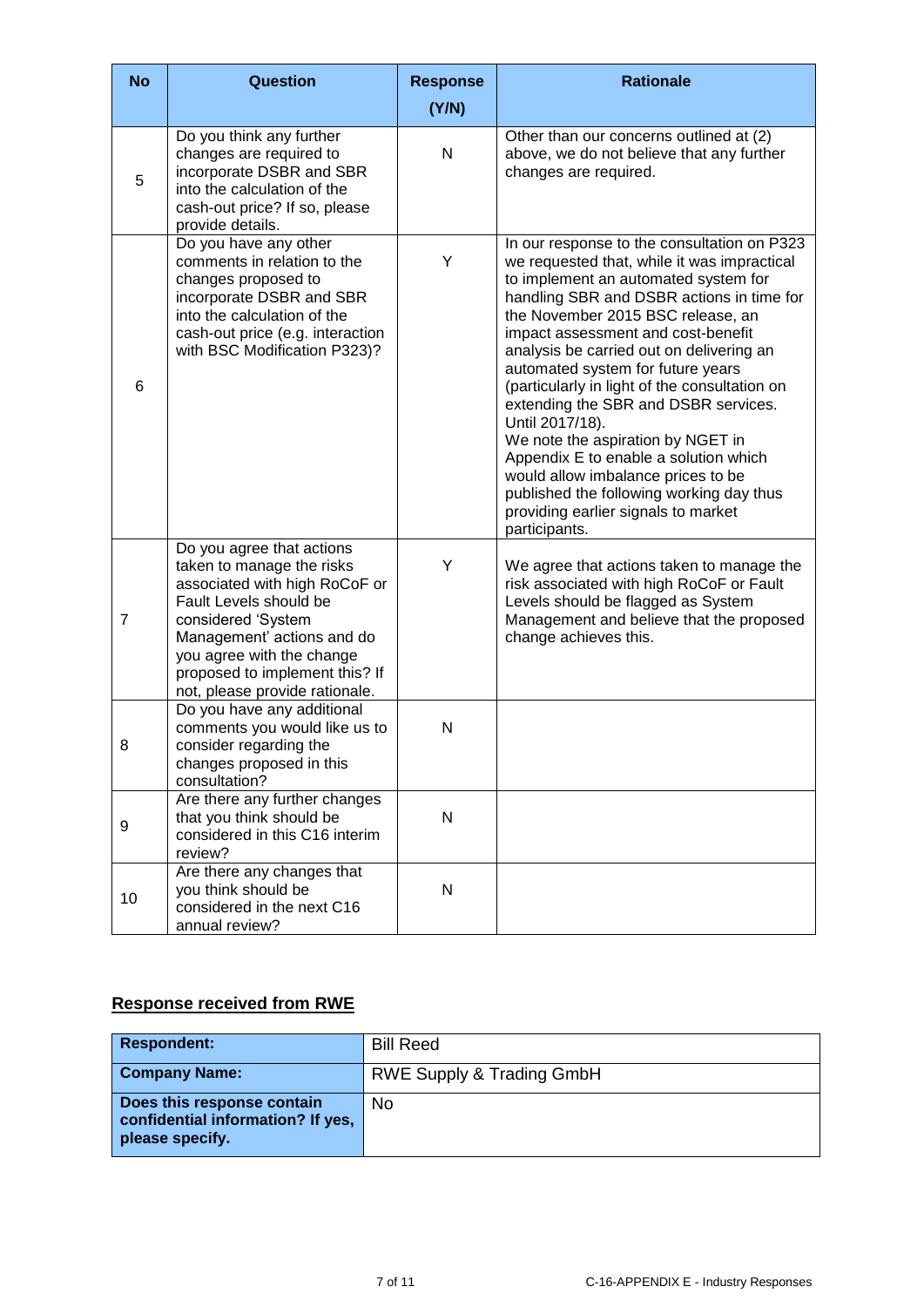| <b>No</b>      | <b>Question</b>                                                                                                                                                                                                                                                        | <b>Response</b><br>(Y/N) | <b>Rationale</b>                                                                                                                                                                                                                                                                                                                                                                                                                        |
|----------------|------------------------------------------------------------------------------------------------------------------------------------------------------------------------------------------------------------------------------------------------------------------------|--------------------------|-----------------------------------------------------------------------------------------------------------------------------------------------------------------------------------------------------------------------------------------------------------------------------------------------------------------------------------------------------------------------------------------------------------------------------------------|
|                | Do you agree with the                                                                                                                                                                                                                                                  |                          |                                                                                                                                                                                                                                                                                                                                                                                                                                         |
| $\mathbf{1}$   | changes proposed to facilitate<br>BSC Modification P305? If not,<br>please provide rationale.                                                                                                                                                                          | Y                        |                                                                                                                                                                                                                                                                                                                                                                                                                                         |
| 2              | Do you think any further<br>changes are required to<br>facilitate BSC Modification<br>P305? If so, please provide<br>details.                                                                                                                                          | N                        |                                                                                                                                                                                                                                                                                                                                                                                                                                         |
| 3              | Do you have any other<br>comments in relation to the<br>changes proposed to facilitate<br><b>BSC Modification P305?</b>                                                                                                                                                | N                        |                                                                                                                                                                                                                                                                                                                                                                                                                                         |
| $\overline{4}$ | Do you agree with the<br>changes proposed to<br>incorporate DSBR and SBR<br>into the calculation of the<br>cash-out price? If not, please<br>provide rationale.                                                                                                        | $\mathsf{N}$             | We do not support the automatic tagging of<br>SBR as a system action except in relation<br>to tests. We believe that the price of the<br>action taken should be reflected into cash<br>out. Indeed an enduring solution should<br>include the application of the Reserve<br>Scarcity Pricing function to ensure that<br>utilisation of SBR is fully aligned with other<br>reserve products in relation to its treatment<br>in cash out. |
| 5              | Do you think any further<br>changes are required to<br>incorporate DSBR and SBR<br>into the calculation of the<br>cash-out price? If so, please<br>provide details.                                                                                                    | Y                        | Yes - we believe that the Reserve Scarcity<br>Pricing function should be applied to SBR.                                                                                                                                                                                                                                                                                                                                                |
| 6              | Do you have any other<br>comments in relation to the<br>changes proposed to<br>incorporate DSBR and SBR<br>into the calculation of the<br>cash-out price (e.g. interaction<br>with BSC Modification P323)?                                                             | N                        |                                                                                                                                                                                                                                                                                                                                                                                                                                         |
| $\overline{7}$ | Do you agree that actions<br>taken to manage the risks<br>associated with high RoCoF or<br>Fault Levels should be<br>considered 'System<br>Management' actions and do<br>you agree with the change<br>proposed to implement this? If<br>not, please provide rationale. | Y                        | We agree that actions taken to manage the<br>risks associated with high RoCoF or Fault<br>Levels should be considered 'System<br>Management' actions.                                                                                                                                                                                                                                                                                   |
| 8              | Do you have any additional<br>comments you would like us to<br>consider regarding the<br>changes proposed in this<br>consultation?                                                                                                                                     | N                        |                                                                                                                                                                                                                                                                                                                                                                                                                                         |
| 9              | Are there any further changes<br>that you think should be<br>considered in this C16 interim<br>review?                                                                                                                                                                 | Y                        | We believe that the timely publication of<br>BSAD actions should be considered in this<br>interim C16 review so that these actions<br>taken by National Grid are reflected into<br>cash out at the time that they occur. We<br>believe this is required to address concerns<br>about the publication of "inside information"<br>under the REMIT and Transparency<br>Regulations.                                                        |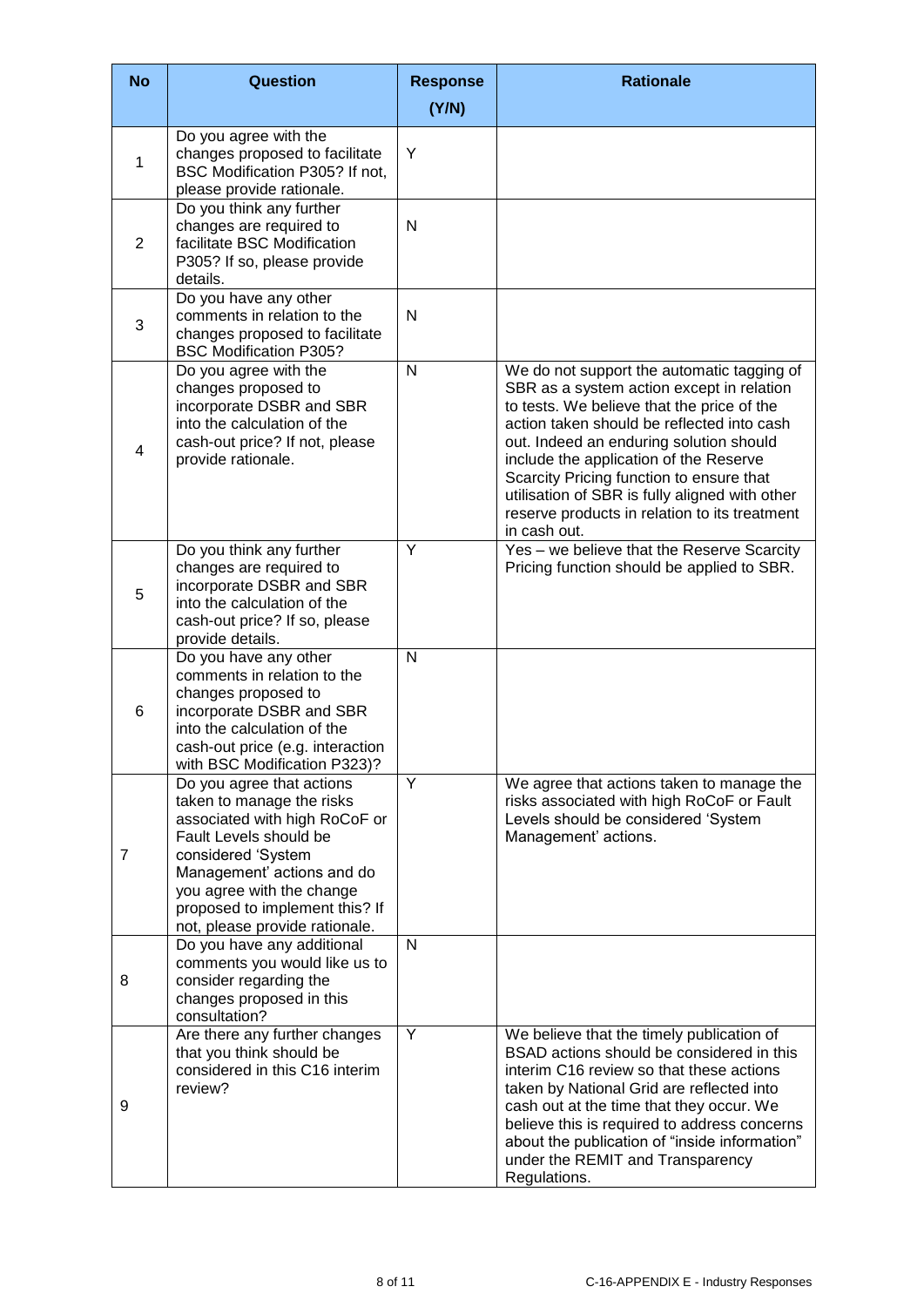| <b>No</b> | Question                                                                                          | <b>Response</b><br>(Y/N) | <b>Rationale</b>                                                                                                                                                                                                                                                                                                                                              |
|-----------|---------------------------------------------------------------------------------------------------|--------------------------|---------------------------------------------------------------------------------------------------------------------------------------------------------------------------------------------------------------------------------------------------------------------------------------------------------------------------------------------------------------|
| 10        | Are there any changes that<br>you think should be<br>considered in the next C16<br>annual review? | $\checkmark$             | If the timely publication of BSAD<br>information is not considered as part of the<br>C <sub>16</sub> interim review then this issue should<br>be addressed in the next C16 Annual<br>Review. We believe this issue must be<br>addressed to reflect concerns about the<br>publication of "inside information" under the<br>REMIT and Transparency Regulations. |

# **Response received from E.ON**

| <b>Respondent:</b>                                                                 | <b>Guy Phillips</b> |
|------------------------------------------------------------------------------------|---------------------|
| <b>Company Name:</b>                                                               | E.ON                |
| Does this response contain<br>confidential information? If yes,<br>please specify. | No                  |

| <b>No</b>     | Question                                                                                                                      | <b>Response</b><br>(Y/N) | <b>Rationale</b>                                                                                                                                                                                                                                                                                                   |
|---------------|-------------------------------------------------------------------------------------------------------------------------------|--------------------------|--------------------------------------------------------------------------------------------------------------------------------------------------------------------------------------------------------------------------------------------------------------------------------------------------------------------|
|               | Do you agree with the<br>changes proposed to facilitate<br>BSC Modification P305? If not,<br>please provide rationale.        | Y                        | We agree that LFDD should be classed as<br>an Emergency Instruction that is subject to<br>SO-Flagging and included in the definition<br>of 'System Management' in the SMAF.<br>We agree with the changes to include non-<br>BM STOR actions in the cash-out price and<br>removal of STOR option fees from the BPA. |
| $\mathcal{P}$ | Do you think any further<br>changes are required to<br>facilitate BSC Modification<br>P305? If so, please provide<br>details. | N                        | We have not identified any additional<br>changes that would be required.                                                                                                                                                                                                                                           |
| 3             | Do you have any other<br>comments in relation to the<br>changes proposed to facilitate<br><b>BSC Modification P305?</b>       | N                        | We have no further comments in relation to<br>the changes to facilitate P305.                                                                                                                                                                                                                                      |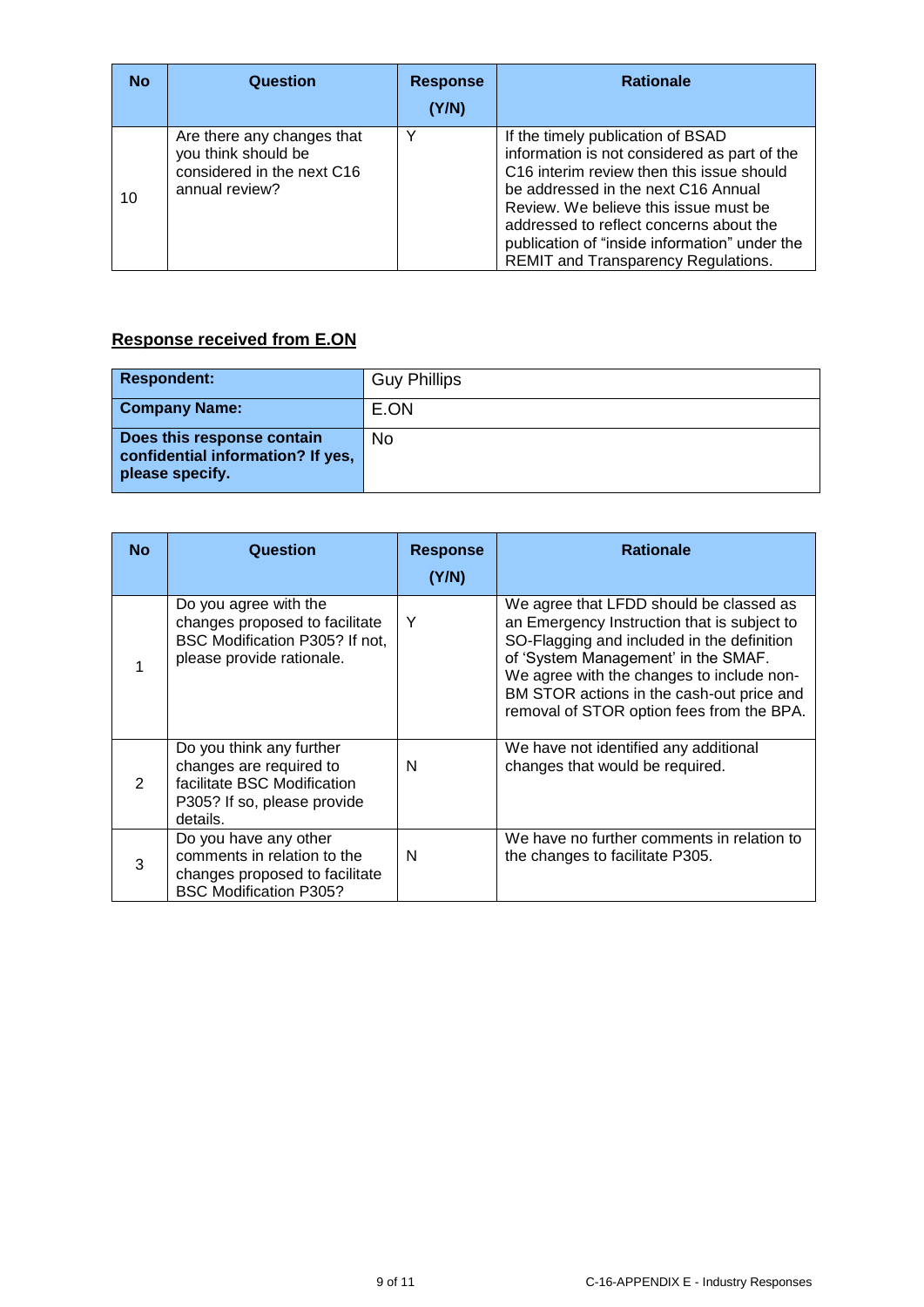| <b>No</b>      | <b>Question</b>                                                                                                                                                                                            | <b>Response</b> | <b>Rationale</b>                                                                                                                                                                                                                                                                                                                                                                                                                                                                                                                                                                                                                                                                                                                                                                                                                                                                                                                                                                                                                                                                                                                                                                                                                                                                                                                                                                                                                                                                                                         |
|----------------|------------------------------------------------------------------------------------------------------------------------------------------------------------------------------------------------------------|-----------------|--------------------------------------------------------------------------------------------------------------------------------------------------------------------------------------------------------------------------------------------------------------------------------------------------------------------------------------------------------------------------------------------------------------------------------------------------------------------------------------------------------------------------------------------------------------------------------------------------------------------------------------------------------------------------------------------------------------------------------------------------------------------------------------------------------------------------------------------------------------------------------------------------------------------------------------------------------------------------------------------------------------------------------------------------------------------------------------------------------------------------------------------------------------------------------------------------------------------------------------------------------------------------------------------------------------------------------------------------------------------------------------------------------------------------------------------------------------------------------------------------------------------------|
|                |                                                                                                                                                                                                            | (Y/N)           |                                                                                                                                                                                                                                                                                                                                                                                                                                                                                                                                                                                                                                                                                                                                                                                                                                                                                                                                                                                                                                                                                                                                                                                                                                                                                                                                                                                                                                                                                                                          |
| $\overline{4}$ | Do you agree with the<br>changes proposed to<br>incorporate DSBR and SBR<br>into the calculation of the<br>cash-out price? If not, please<br>provide rationale.                                            | N               | We agree with the changes proposed for<br>DSBR, but do not agree with the changes<br>proposed for SBR, in particular SO<br>Flagging the actions to take SBR plant up<br>to and hold at SEL. This is because it is<br>inconsistent with the treatment of equivalent<br>actions for other ancillary services. Also, at<br>maximum the SBR SEL volume, circa<br>1.8GW, represents 75% of the SBR total<br>volume, 2.454GW. We estimate that<br>approximately 1.3GW of this volume would<br>be subject to warming and synchronising<br>instructions which may be further out than a<br>DSBR instruction. This plant could be held<br>at SEL and thereby mitigate against a<br>stress event, avoiding the need for SBR to<br>be instructed above SEL (or for DSBR to be<br>instructed at all), but still in effect be used<br>as a proxy for Demand Control actions that<br>would otherwise be priced at VoLL. We<br>understand that instead of VoLL the<br>consequence of SO Flagging this volume is<br>that it would be re-priced at the<br>Replacement Price, which would be set at<br>the marginal 1MWh under P305. This may<br>attract the RSP where LoLP is closer to 1,<br>however this is dependent on how the LoLP<br>outturns for those periods where SBR plant<br>is instructed to SEL but not taken above<br>MEL. We do not think it necessarily follows<br>that SBR volume up to SEL will be priced at<br>a level that reflects the true value of the<br>generation for those periods in these<br>circumstances. |
| 5              | Do you think any further<br>changes are required to<br>incorporate DSBR and SBR<br>into the calculation of the<br>cash-out price? If so, please<br>provide details.                                        | Υ               | Depending on NGET's view of our<br>response to question 4 on the treatment of<br>the SBR volume up to SEL, changes would<br>be required to reflect the pricing of this<br>volume at VoLL.<br>ID3.6 - 'T' needs to be added after 'Section'<br>in the final sentence of the second<br>paragraph explaining DSBR. (First<br>paragraph on page 11 of BSAD<br>methodology).                                                                                                                                                                                                                                                                                                                                                                                                                                                                                                                                                                                                                                                                                                                                                                                                                                                                                                                                                                                                                                                                                                                                                  |
| 6              | Do you have any other<br>comments in relation to the<br>changes proposed to<br>incorporate DSBR and SBR<br>into the calculation of the<br>cash-out price (e.g. interaction<br>with BSC Modification P323)? | Y               | We note that P323 thus far is consistent<br>with NGET's proposals in this C16<br>statements consultation. If NGET changes<br>any of its proposals in light of responses to<br>the consultation P323 may not be fully<br>compatible and that further urgent changes<br>to the BSC may be required if they are to<br>be implemented for 5th November 2015.                                                                                                                                                                                                                                                                                                                                                                                                                                                                                                                                                                                                                                                                                                                                                                                                                                                                                                                                                                                                                                                                                                                                                                 |